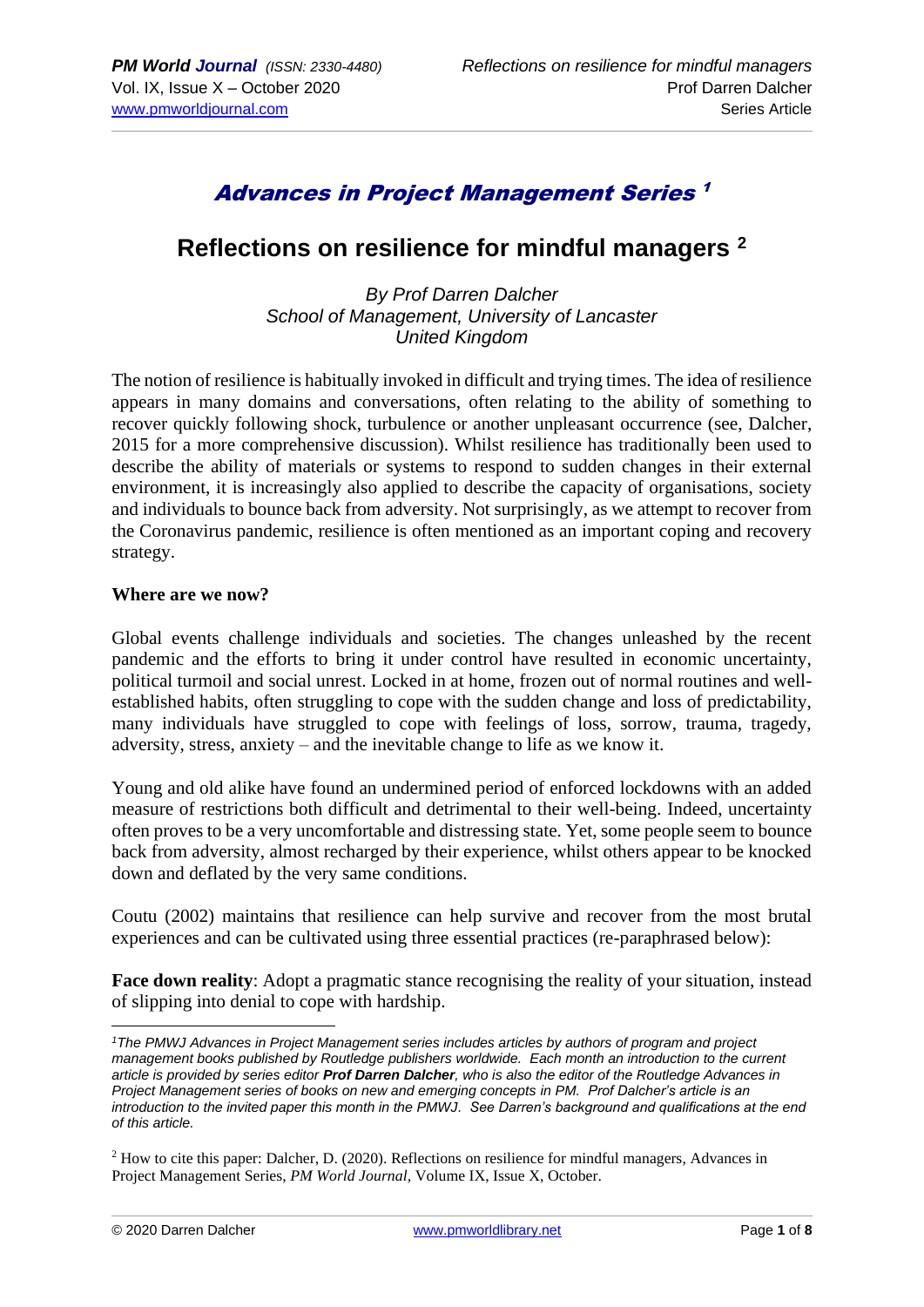**Search for meaning**: Devise constructs about your suffering to create meaning for yourself and others, and resist the temptation to label yourself as victim.

**Continually improvise**: Be inventive and make the most of what you have by putting available resources to use in creative ways and imagining new possibilities.

People often come out of big crisis damaged, so the proposed practices endeavour to develop a coping attitude that seeks to embrace the new conditions, make the present manageable rather than overwhelming, believe and continually seek improvements. Seligman (2011) similarly concludes from his extensive research on resilience that those who survive upheaval tend towards optimism, interpreting setbacks as temporary, local and changeable. Using more contemporary change management thinking, Coutu's practices can therefore be repositioned as a speedy recipe for a new change cycle designed specifically for coming to terms with urgent and unwelcome change and adversity through the creation of a positive and sustainable narrative.

#### **Thinking through adversity**

Life is an emotional roller coaster ride involving highs and lows and the ability to shift from one state to another and maintain a positive focus. Indeed, most individuals have experienced setbacks and impediments in their lives. The challenge is to be able to deal with the most challenging circumstances which often requires coming to term with some notion of experiencing failures, impediments and disappointments, whilst being able to continue the journey, breathing again, bouncing forward and rising to the next high points (see for example, McArdle, 2014; Sandberg & Grant, 2017). Some of the seminal thinking in the change management literature emerges from reflection on how patients and their families deal with the emergence of information about their difficult and life changing condition and how they manage to come to term with and embrace the new change. Many of the adjustments required to cope with significant change necessitate mental adjustments and shifts in attitude and perspective.

Similarly, mental resilience is essential in overcoming crisis and thriving in difficult times. Hougaard et al. (2020) affirm that the emotional and psychological response to a crisis needs to be carefully developed, nurtured and trained, and propose three strategies in order to achieve that:

- Calm the mind; pay attention to what is going on
- Look out the window; in order to reflect and gain perspective
- Connect with others through compassion; build new connections to overcome isolation and replace previous support mechanisms that have been shut down or temporarily closed

Owen (2019) proposes that the basis for dealing with adversity is captured by the maxim, *feel good, function well*. He notes that the same event can trigger different reactions in different people. Moreover, slightly different circumstances and a distinctive state of mind can lead to altered responses even from the same individual. Owen therefore concludes that there is always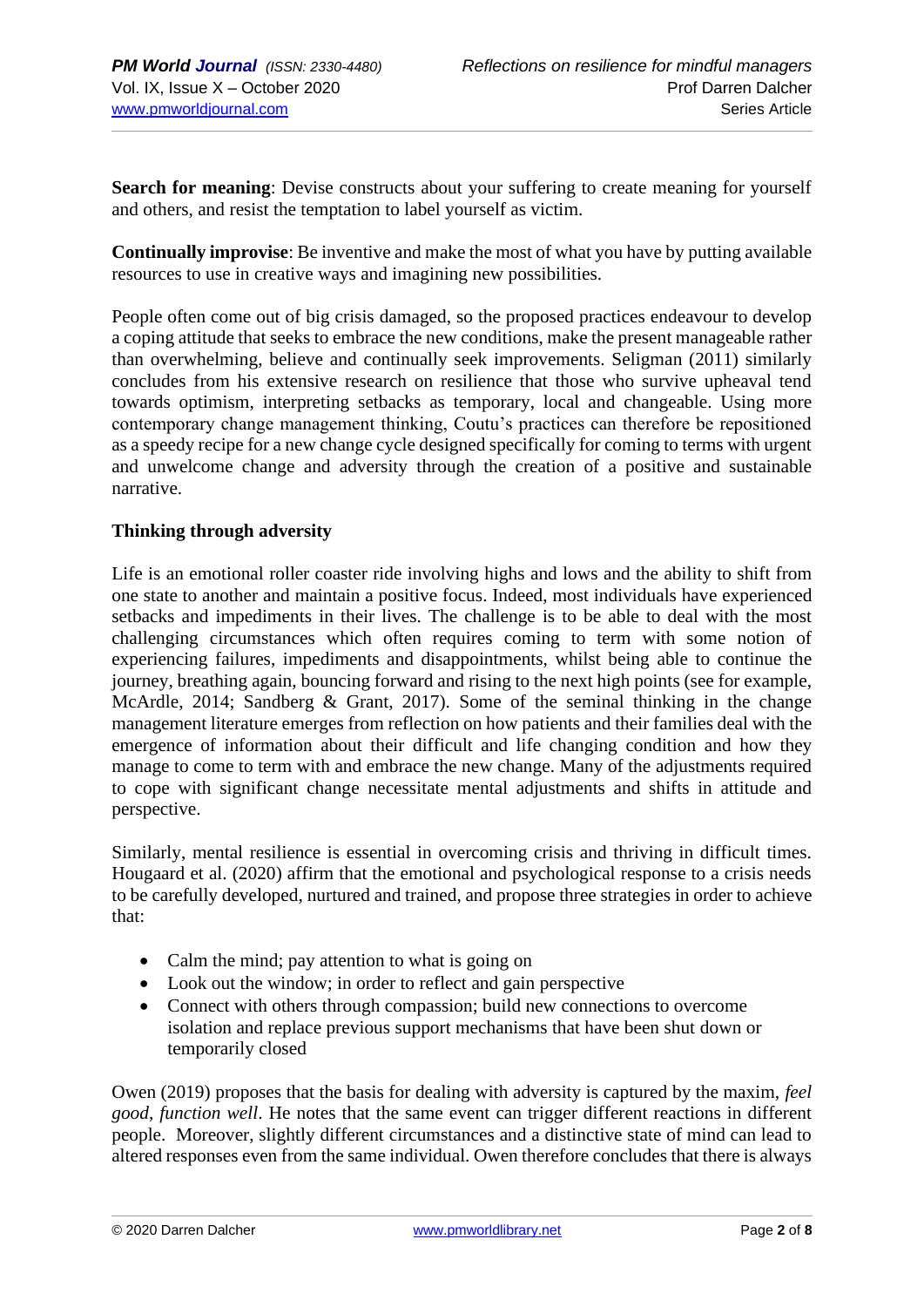an element of choice about how to react to unfolding events. If one can choose how to react to events, it then becomes possible to identify an individual path to resilience.

Adopting a longer-term take on sustaining performance, Owen offers ten main themes consisting of key habits of mind which can help to build resilience in individuals (slightly paraphrased below):

- 1. Think well, live well: Reacting positively through the power of optimism
- 2. See the light in darkness: Emotional self-regulation through the power of emotional intelligence
- 3. Be kind to yourself: Informed and improved choices through the power of fast thinking
- 4. Control your destiny: Reacting to setbacks positively through the power of self-belief
- 5. Reach out: Building relationships and influence through the power of connections and networks
- 6. Recharge your batteries: Learn to switch off and find a balance through the power of recovery
- 7. Stay mindful: Turning crisis into opportunity and surviving the make or break points through the power of choice
- 8. Craft your mission: Focus, pace and position through the power of purpose
- 9. Keep on learning: Continuous development, improvement and learning through the power of growth
- 10. Find your sanctuary: Identify the context where you can flourish through the power of culture

The difficult part perhaps, is learning to embrace and enjoy the journey – and remembering that the process of journeying, much in common with the roller coaster ride, undulates through the peaks and troughs of life as we accumulate new experiences and respond to events and circumstances we encounter.

#### **The mindful manager**

While crises are typically viewed as unexpected, they often emit signs and little warnings and signals that things are not quite right, in advance of their full-blown manifestation. Veil (2011) invokes leaning barrier model as a theoretical lens for explaining how individuals and organisations ignore warning signs that can lead to crises and failure. The perspective identifies three significant rhetorical barriers, summarised below:

**Classification with experience**: Inability to see past own experiences to recognise emerging warning signs.

**Reliance on success**: Featuring past successes blinds people (and cultures) to potential failure and to warning signals not aligned with the expected success.

**Trained mindlessness**: Following recognised procedures and blind adherence to routines can induce mindlessness and blindness to context, thereby training practitioners to ignore warning signals (p. 125).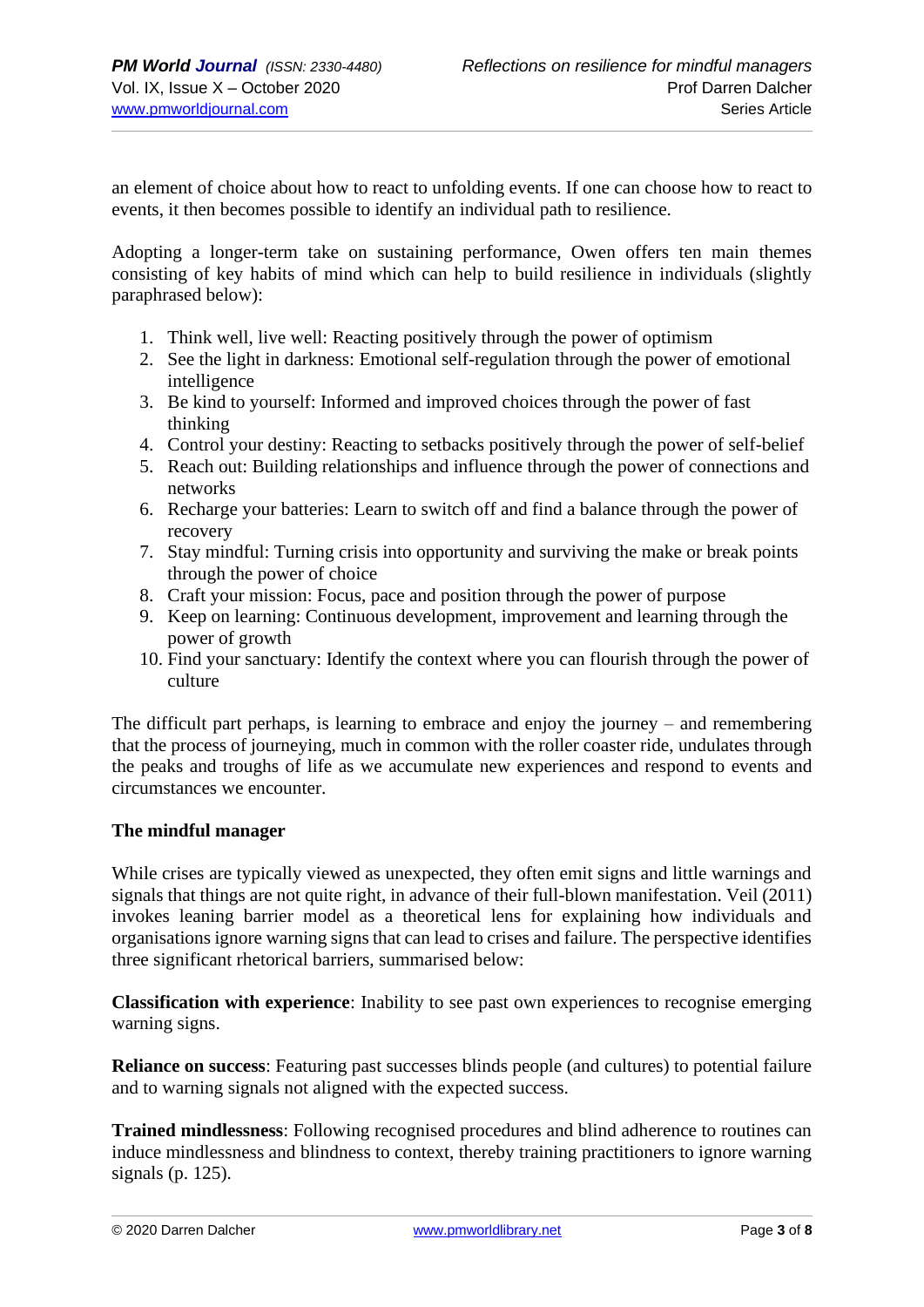The result is a form of wilful blindness to conditions that do not fit, that enables individuals to ignore and normalise early warning signs. This implies a wishful ignorance of the potential for failure or disaster and ignorance of an impending breaking point, until a breakdown actually materialises. Yet, it is only after the crisis that many of the early warning signs are recognised, analysed and accepted. Veil (2011) therefore advocates mindfulness as a process of looking at a given situation rather than the preconceived notion of what the outcome should be (2011: 134). The perspective offers alertness to early learning opportunities and subtle deviations, that may turn into a crisis if left uncontained (Weick, 2006). Weick's notion of sensemaking is useful in spotting weak signals, reframing situations and dealing with the impending changes. Individuals can thus become mindful of potential deviations, encouraging learning, adaptation and change. Mindful thinking and learning can thereby offer an approach for coping with impending adversity and crisis situations.

The coronavirus crisis suggests that such skills are absolutely essential in guiding management, leadership and governance in turbulent and uncertain times, especially in supporting responsive decision making. Shared meanings and emotion now play a key part in enabling more helpful and responsive engagement with crises and failure (Maitlis & Sonenshein, 2010).

An obvious question is, how susceptible is project management to blindness and mindlessness that can lead to failures?

The guest article this month is written by Dr Elmar Kutsch and draws on a recent book *Mindful Project Management: Resilient Performance Beyond the Risk Horizon* by Elmar Kutsch and Mark Hall published by Routledge. Kutsch and Hall do a good job in reminding us that major projects can run into serious trouble. Deterministic project management approaches often fail to recognise contextual warnings of impending adversity, and the teams responsible for successful delivery often fail to address rising concerns and adapt to different conditions. Some of the weaknesses are inherent in the traditional ways of project working, leading to a growing litany of failed undertakings.

Adversity requires managers to identify deviations from expectations and recover from undesirable conditions. Yet, the management of uncertainty offers multiple challenges to project managers trying to establish a planned state in an unfamiliar and novel setting. The inherent uncertainty and lack of information necessitate the application of mindfulness to make sense of the ambiguity and contradictions that are often observed, and avoid the tendency to limit attention and the mindlessness that encourage practitioners to dismiss data that does not fit or make sense.

Kutsch and Hall make a convincing case for a behavioural, people-driven perspective to address uncertainty through mindfulness. They position mindfulness as the human capability to anticipate key events, constantly adapt to change and rapidly bounce back from adversity. In doing so, it enables individuals and organisations to overcome the barriers to good performance identified by Veil. This enables mindful thinking to be utilised as the art of managing uncertainty and overcoming adversity, thereby providing a more intelligent and human-centric approach to learning, coping and operating effectively under non-deterministic conditions.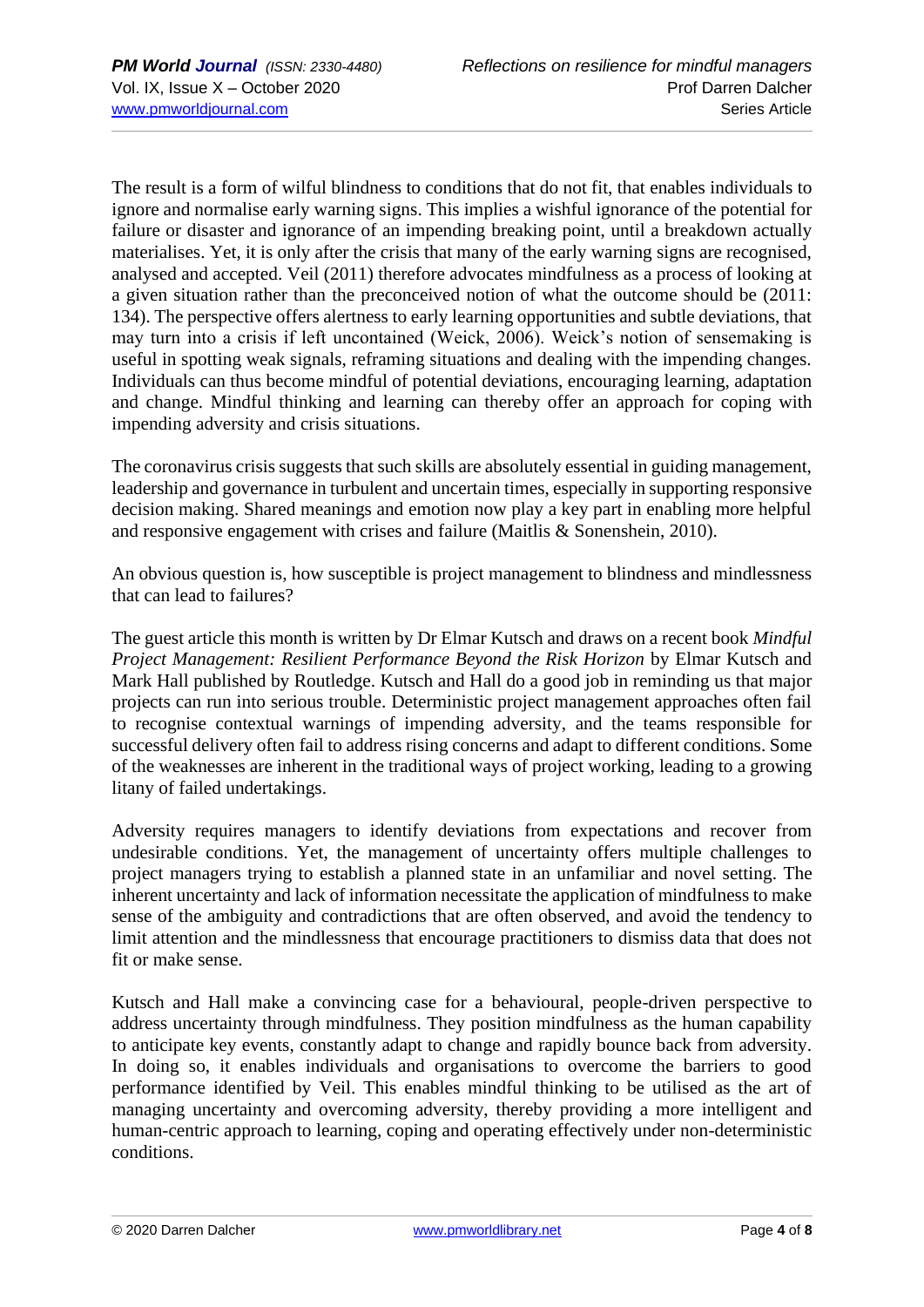The addition of mindfulness and resilience enables managers to enhance their repertoire of responses and develop new critical capabilities for dealing with uncertain contexts and adverse conditions. As a result, the act of managing is enhanced into a much wider canvass encompassing the new areas of noticing, interpreting, preparing, containing and recovering, as managers begin to engage with and more intimately explore the road to resilience.

#### **Reprise: The resilience paradoxes**

Resilience offers a promising notion that enables individuals and organisations to withstand, rebound and bounce back, particularly in times of crisis and adversity. The interest in applying resilience in such settings is growing. The notion is increasingly associated with well-being, but its' use can lead to new challenges and the emergence of a number of new paradoxes and potential mismatches that question the ability of individuals and groups to gain full benefit from resilience.

#### **The first resilience paradox: Added protection makes us less involved**

Greater resilience capability may result in diminished motivation to take pre-emptive action, reluctance to consider risk responses, or reduced emotional engagement. The first resilience paradox emerges from research in psychology that suggests that enhanced personal capacity to deal with extreme events, such as climate impacts, might also have the contradictory subsidiary effect of dampening the same people's willingness, so as to limit their own contribution to climate change (Ogunbode et al., 2019: 704). In other words, the impact of reduced negative emotional reactions to extreme conditions, enabled through greater resilience, may also mean diminished motivation to address the main phenomena or its causes, for instance, climate change (p. 706). If resilient people are less inclined to act, this can lead to a situation where individual resilience could be at odds with the interests (or resilience) of a wider community, and may even thwart efforts to address issues more globally.

#### **The second resilience paradox: Added protection makes us more vulnerable**

Enhanced resilience capability may reduce the interest that organisations, governments and society have in the original problem. In other words, if the response to a particular risk is matched by enhanced resilience and capability to mitigate the negative outcomes, the offending item may get forgotten or be delegated to a lower risk/concern level. This may equate with a novel form of trained mindlessness that allows organisational memory to expunge events that may have been partially dealt with – thereby suggesting a partial corollary form to the first resilience paradox. Yet, such wilful ignorance leads to significantly enhanced vulnerabilities.

#### **The third resilience paradox: Resilience training may be fundamentally flawed**.

The third and final resilience paradox is derived from Bastian (2019). Bastian claims that resilience training programs often build people's capacity to maintain positive thoughts and emotions and promote strategies designed to minimise stress, such as mindfulness. However, a focus on positivity and stress reduction is insufficient. Bastian notes that '*reducing stress rather than engaging with it productively does little to promote the capacity to respond*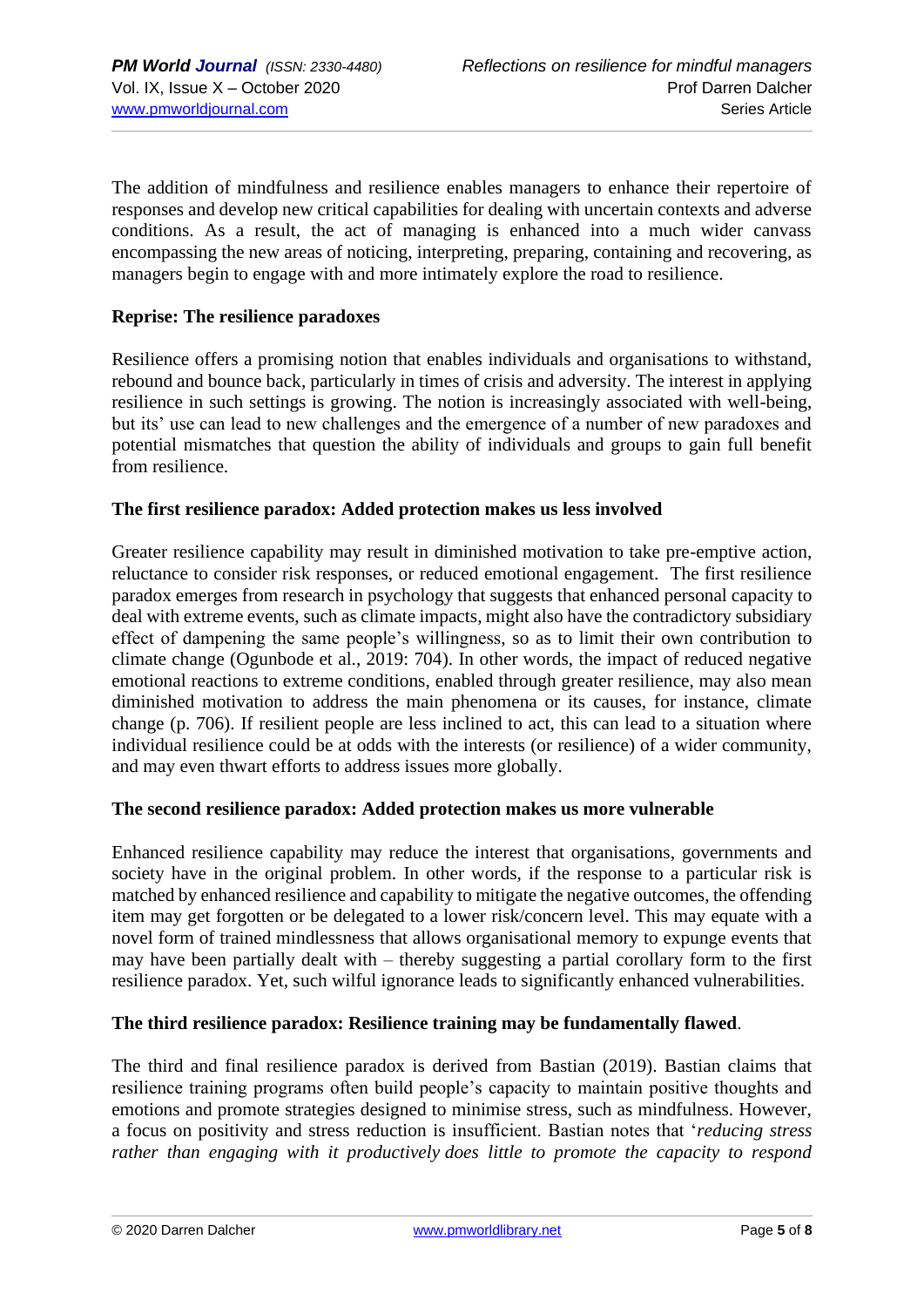*effectively to adversity*'. (ibid.). In emphasising the wrong aspects, we may be creating chilled rather than effective leaders for adversity.

The three paradoxes demonstrate that resilience is a complex phenomenon that merits further study. Resilience thrives on positive human experience and is closely linked to the development of learning, trying out things and even to the intimate relationship to failure on route to improvement. Challenges will always be a part of our interaction with our wider environment, however a positive focus on gains and a passionate pursuit of finding a way forward can propel a journey and maintain a forward trajectory.

Ultimately, resilience is inspired by nature's own response patterns, offering an authentic alternative to anticipation and full knowledge. Resilience reflects the desire to bend without breaking and thereby to bounce back and resume operations. However, resilience also enables the rethinking and relearning that results from experience, recognising a potential for harnessing and responding to new opportunities. The spirit of resilience is perhaps best captured by Mizuta Masahide, a 17<sup>th</sup> century Japanese poet and samurai, who wryly observed that '*my barn having burned down, I can now see the moon*'. For sheer positivity, obstinate reflection and pure passion for life, Mizuta Masahide represents the ultimate yardstick for demonstrating unconditional and unwavering resilience in the face of adversity.

#### **References**

Bastian, B. (2019). The resilience paradox: Why we often get resilience wrong. Psychology Today, February 20, 2019. [https://www.psychologytoday.com/gb/blog/the-other](https://www.psychologytoday.com/gb/blog/the-other-side/201902/the-resilience-paradox-why-we-often-get-resilience-wrong)[side/201902/the-resilience-paradox-why-we-often-get-resilience-wrong.](https://www.psychologytoday.com/gb/blog/the-other-side/201902/the-resilience-paradox-why-we-often-get-resilience-wrong) Accessed: 1 October, 2020.

Coutu, D. L. (2002). How resilience works. *Harvard business review*, *80*(5), 46-56.

Dalcher, D. (2015). Resilience as Bouncing Forward: Developing the Capability to Cope When Bouncing Back is no Longer Sufficient. *PM World Journal* 4(11), November 2015. [https://pmworldlibrary.net/wp-content/uploads/2015/11/pmwj40-Nov2015-Dalcher](https://pmworldlibrary.net/wp-content/uploads/2015/11/pmwj40-Nov2015-Dalcher-resilience-is-bouncing-forward-series-article.pdf)[resilience-is-bouncing-forward-series-article.pdf](https://pmworldlibrary.net/wp-content/uploads/2015/11/pmwj40-Nov2015-Dalcher-resilience-is-bouncing-forward-series-article.pdf)

Hougaard, R., Carter, J., & Mohan, M. (2020). Build your resilience in the face of a crisis. Three strategies for taking care of your mental health. In, *Coronavirus and Business*. Boston: Harvard Business Review.

Kutsch, E., & Hall, M. (2020). *Mindful Project Management: Resilient Performance Beyond the Risk Horizon*. Routledge.

Maitlis, S., & Sonenshein, S. (2010). Sensemaking in crisis and change: Inspiration and insights from Weick (1988). *Journal of management studies*, *47*(3), 551-580.

McArdle, M. (2014). *The Up Side of Down: Bouncing Back in Business and in Life*. London: Head of Zeus.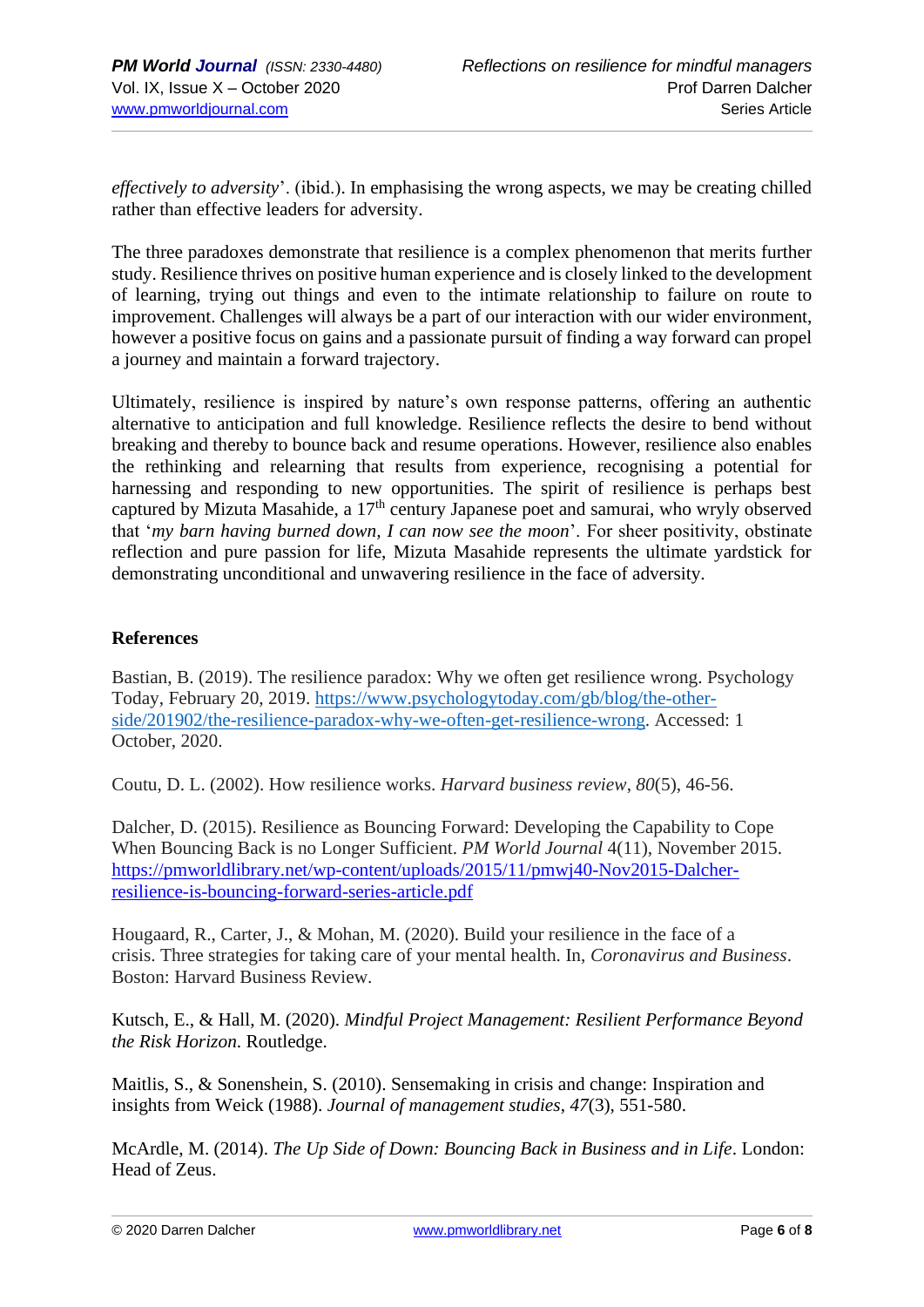Ogunbode, C. A., Böhm, G., Capstick, S. B., Demski, C., Spence, A., & Tausch, N. (2019). The resilience paradox: flooding experience, coping and climate change mitigation intentions. *Climate Policy*, *19*(6), 703-715.

Owen, J. (2019). *Resilience: 10 habits to thrive in life and work*. Harlow: Pearson UK.

Sandberg, S., & Grant, A. (2017). *Option B: Facing adversity, building resilience and finding joy*. London: W H Allen.

Seligman, M. E. (2011). Building resilience. *Harvard business review*, *89*(4), 100-106.

Veil, S. R. (2011). Mindful learning in crisis management. *The Journal of Business Communication (1973)*, *48*(2), 116-147.

Weick, K. E. (2006). Faith, evidence, and action: Better guesses in an unknowable world. *Organization Studies, 27*, 1723-1736.